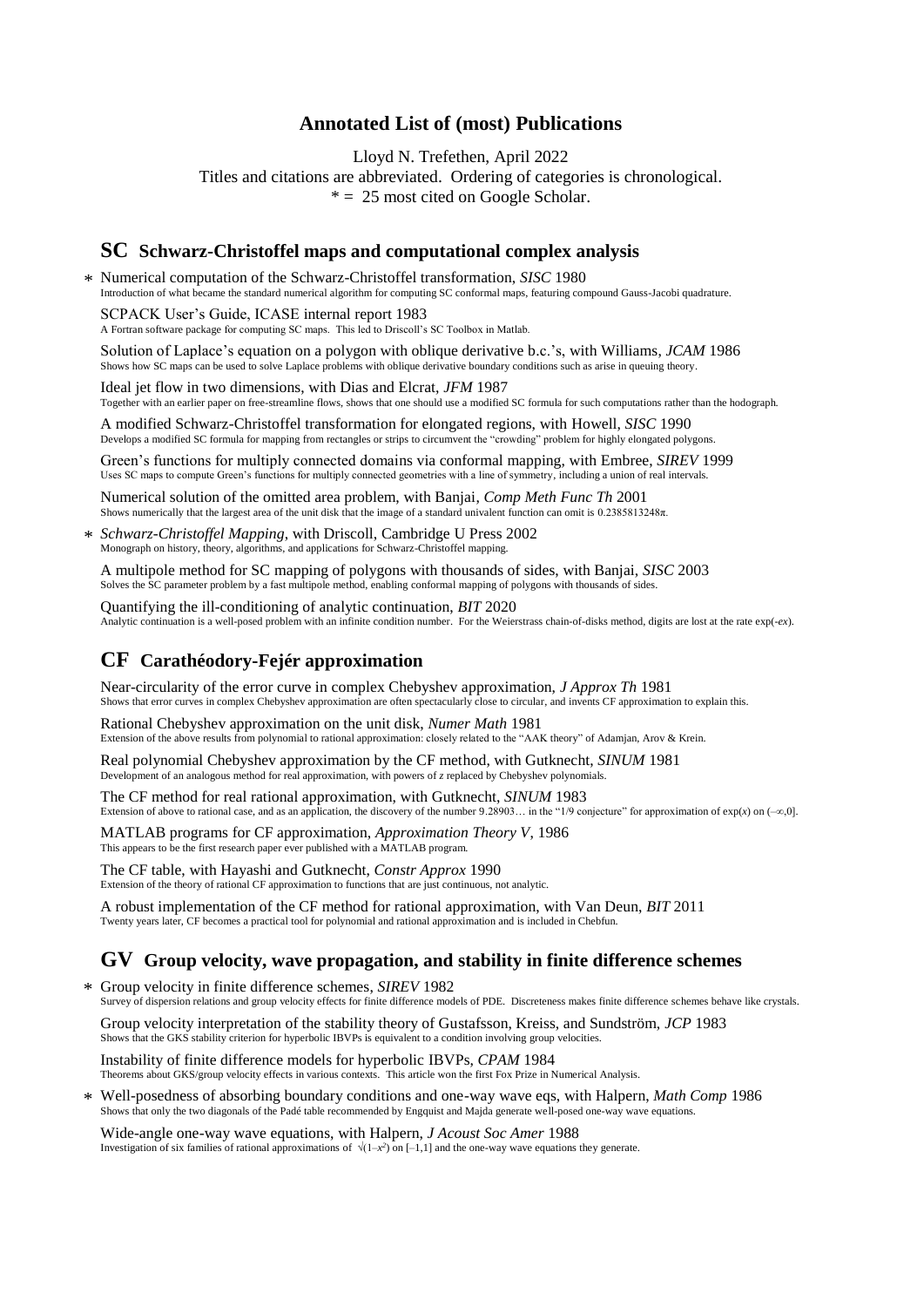*Finite Difference and Spectral Methods for Ordinary and Partial Differential Equations*, unpublished 1996 \*Graduate textbook, freely available at people.maths.ox.ac.uk/trefethen/pdetext.html.

### **RAT Rational functions and approximations**

Real vs. complex rational Chebyshev approximation on an interval, with Gutknecht, *Trans AMS* 1983 Shows that type  $(m, n)$  complex best rational approximations on an interval can be arbitrarily more accurate than real ones if  $n \ge m+3$ .

Nonuniqueness of best rational Chebyshev approximations on the unit disk, with Gutknecht*, J Approx Th* 1983 Shows that best rational approximations on the unit disk may be nonunique. Previously, nonuniqueness had been established only for certain non-circular domains.

Square blocks and equioscillation in the Padé, Walsh, and CF tables, Springer *LNM* 1105, 1984 Explains the structural similarity between these three approximation problems and their differences, with consequences for continuity of approximation operators.

Padé, stable Padé, and Chebyshev-Padé approximation, with Gutknecht, *Algorithms for Approximation*, 1987 Extensive and systematic treatment of Chebyshev-Padé and associated methods of rational approximation.

Talbot quadratures and rational approximations, with Weideman and Schmelzer, *BIT* 2006 Shows that every quadrature formula corresponds to a rational approximation and explores the approximations associated with quadrature on Hankel contours. \*

Robust rational interpolation and least-squares, with Gonnet and Pachón, *ETNA* 2011 Proposes an algorithm based on the SVD for computation of rational interpolants in roots of unity without spurious poles, i.e., Froissart doublets.

Robust Padé approximation via SVD, with Gonnet and Güttel, *SIREV* 2013 Analogous algorithm for robust Padé approximation, based on hopping across square blocks identified via SVD; proposal of theoretical implications.

The AAA algorithm for rational approximation, with Nakatsukasa and Sète, *SISC* 2018 "Adaptive Antoulas-Anderson" algorithm for rational approximation appears to be the first to fully exploit rational barycentric representations.

Rational minimax approximation, with Filip and Nakatsukasa, *SISC* 2018 Remez algorithm based on barycentric representations computes approximations in 16-digit arithmetic for which Varga, et al. required 200 digits.

Rational approximation of *x n* , with Nakatsukasa, *Proc AMS* 2018 Shows that degree *n* rational approximations to  $x^n$  on  $[-1,1]$ , as with  $exp(x)$  on  $(-\infty,0]$ , converge at the rate  $C/(9.28903...)^n$ .

Exponential node clustering at singularities…, with Nakatsukasa and Weideman, *Numer Math* 2020 Shows that rational approximations optimize accuracy via linearly-tapered exponential clustering of nodes at singularities.

An algorithm for real and complex rational minimax approximation, with Nakatsukasa, *SISC* 2020 Introduces the AAA-Lawson algorithm, implemented in Chebfun, for rational minimax approximation in the complex plane.

### **KMT Kreiss matrix theorem and stability theory for ODEs and PDEs**

On the resolvent condition in the Kreiss Matrix Theorem, with LeVeque, *BIT* 1984 Conjectures the sharp form of the Kreiss matrix theorem and proves the conjecture up to a factor of 2. The conjecture was later proved by Spijker.

Stability of the method of lines, with Reddy, *Numer Math* 1992

Development of theorems that show that stability of the methods of lines is equivalent to pseudospectra lying inside a stability region.

Stiffness of ODEs, with D. Higham*, BIT* 1993

Shows that stiffness cannot be characterized by eigenvalues and proposes an alternative characterization in terms of pseudospectra.

From the Buffon needle problem to the Kreiss Matrix Theorem, with Wegert, *Amer Math Monthly* 1994 Elementary proof of Spijker's sharp Kreiss matrix theorem using the "Buffon noodle", here independently rediscovered as the "Buffon paper clip".

The Kreiss matrix theorem on a general complex domain, with Toh, *SIMAX* 1999 Generalization of the Kreiss matrix theorem from the unit disk to a complex domain.

### **NLA Numerical linear algebra**

Fourier analysis of the SOR iteration, with LeVeque, *IMAJNA* 1988 Shows that SOR optimal ω can be derived by Fourier analysis if the grid is tilted, and that the same tilting is the basis of Garabedian's PDE argument.

Average-case stability of Gaussian elimination, with Schreiber, *SIMAX* 1990 Investigates the mystery that GE with partial pivoting is unstable in the worst case but "always" stable in practice. See also Chap. 26 of Trefethen & Bau.

*Numerical Linear Algebra*, with Bau, SIAM 1997 and 2022 SIAM's all-time bestselling textbook; also appeared in Chinese translation. Reissued in 2022 in a 25<sup>th</sup> anniversary edition. \*

Householder triangularization of a quasimatrix, *IMAJNA* 2010

Generalizes Householder factorization to matrices whose columns are functions of a continuous variable, requiring first a generalization of the QR idea.

Gaussian elimination as an iterative algorithm, with Townsend, *SIAM News* 2013 Shows that like CG, GE has both a direct and an iterative side, the latter being the basic algorithm for low-rank approximation of matrices.

Continuous analogues of matrix factorizations, with Townsend, *Proc Roy Soc* 2015 Develops a theory of LU, QR, SVD, and Cholesky factorizations of 2D functions. A key notion is that of a *triangular quasimatrix.*

Vandermonde with Arnoldi, with Brubeck and Nakatsukasa, *SIREV* 2021 Shows that for a wide variety of problems in data-fitting and solution of PDEs, Stieltjes orthogonalization eliminates the usual stability barrier.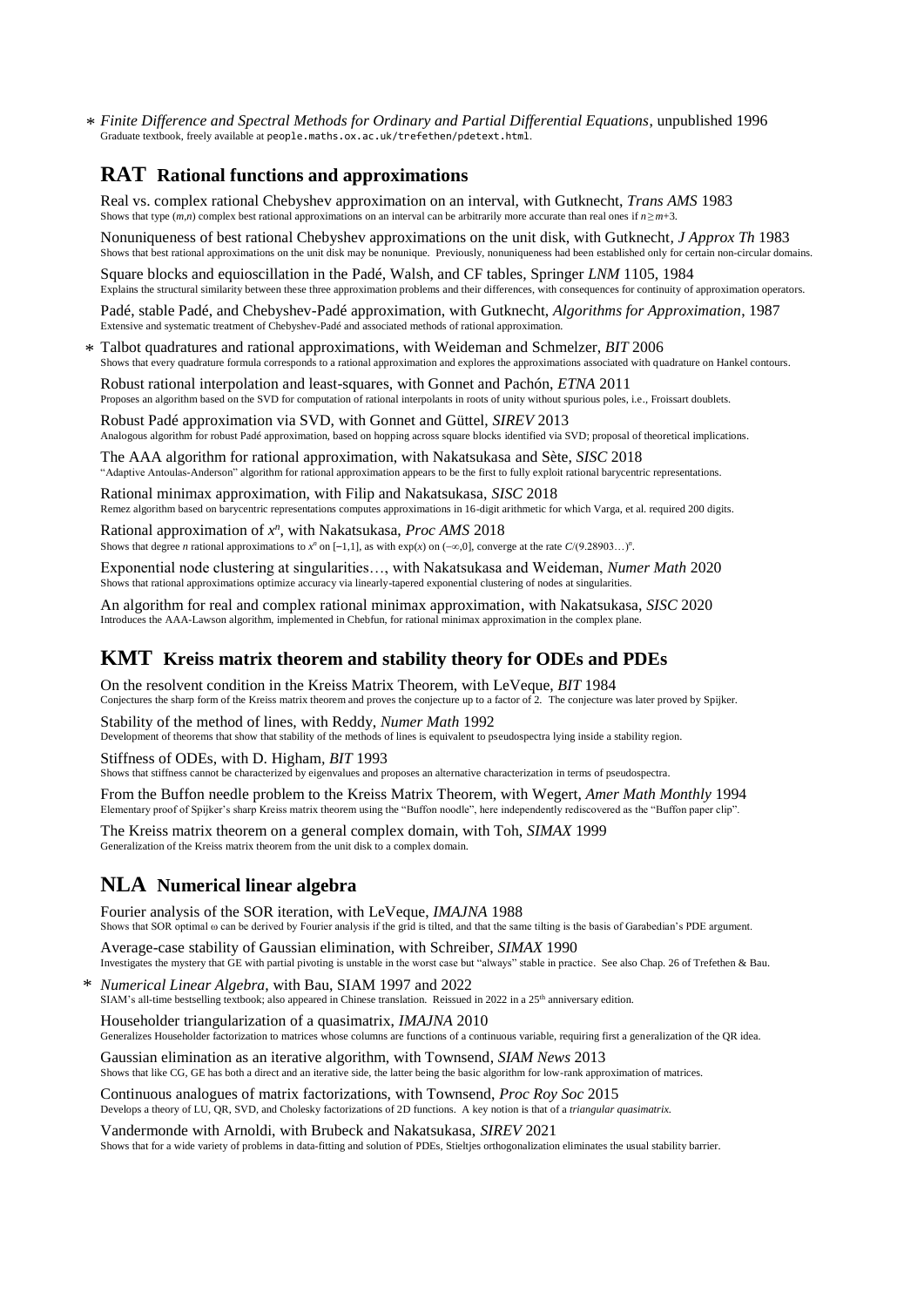Rectangular eigenvalue problems, with Hashemi and Nakatsukasa, *Adv. Comp. Math.,* submitted Introduces rectangular eigenvalue problems as a practical method for ODEs/PDEs with rectangular discretizations.

#### **KRY Krylov iterations**

How fast are nonsymmetric matrix iterations?, with Nachtigal and Reddy, *SIMAX* 1992 \* Identifies classes of matrices for which methods of types (1) CG, (2) BiCG, and (3) CGN maximally outperform the others.

A hybrid GMRES algorithm, with Nachtigal and Reichel, *SIMAX* 1992 Argues that two-step Krylov iterations should be based on polynomial coefficients, not eigenvalue estimates.

GMRES/CR and Arnoldi/Lanczos as matrix approximation problems, with Greenbaum, *SISC* 1994 Defines and proves existence and uniqueness for the matrix optimization problems underlying Krylov iterations.

The Chebyshev polynomials of a matrix, with Toh, *SIMAX* 1998 The degree *n* Chebyshev polynomial of a matrix *A* is the monic polynomial that minimizes  $||p(A)||$ . Existence and uniqueness are proved and examples explored.

From potential theory to matrix iterations in six steps, with Driscoll and Toh, *SIREV* 1998 The six approximations are (1) finite *n,* (2) estimated spectrum, (3) nonnormality, (4) particular RHS, (5) quasi-minimization, (6) floating point.

#### **PSA Pseudospectra**

Pseudospectra of matrices, in *Numerical Analysis 1991*, 1992 \* Introduction of the idea of pseudospectra, illustrated by thirteen highly nonnormal matrices.

Pseudozeros of polynomials and pseudospectra of companion matrices, with Toh, *Numer Math* 1994 Shows that pseudozero sets of polynomials are closely approximated by pseudospectra of balanced companion matrices, implying practical stability of "ROOTS".

- Pseudospectra of linear operators, *SIREV* 1997 Investigation of pseudospectra of ten highly nonnormal linear operators: Zabczyk, Hille-Phillips, convection-diffusion, Papkovich-Fadle, Poiseuille flow,…. \*
- Computation of pseudospectra, *Acta Numer* 1999 Great speedups are achievable by preliminary triangularization, projection to an invariant subspace, and Arnoldi iteration. This paper led to EigTool. \*

Large-scale computation of pseudospectra using ARPACK and eigs, with Wright, *SISC* 2001 Shows that for matrices of large dimension, pseudospectra can be computed at negligible additional cost once the spectrum is computed.

Pseudospectra of rectangular matrices, with Wright, *IMAJNA* 2002 Observes that whereas spectra of rectangular matrices rarely exist, pseudospectra always exist and are meaningful.

*Spectra and Pseudospectra*, with Embree, Princeton U Press 2005 \* Monograph with sixty short chapters reviewing all aspects of theory and applications of pseudospectra.

#### **TOEP Toeplitz/twisted Toeplitz matrices and analogous differential operators**

Eigenvalues and pseudo-eigenvalues of Toeplitz matrices, with Reichel, *Lin Alg Appl* 1992 \* Illustrations of the exponential nonnormality of nonsymmetric Toeplitz matrices, with theorems relating pseudospectra to the symbol.

Piecewise continuous Toeplitz matrices and operators, with Böttcher and Embree, *SIMAX* 2002 Demonstrates that if the symbol is only piecewise continuous, the resolvent norms grow only very slowly with the dimension.

Wave packet pseudomodes of twisted Toeplitz matrices, with Chapman, *CPAM* 2004 Proves general theorems asserting that properties of the symbol imply existence of exponentially localized pseudomodes.

Wave packet pseudomodes of variable coefficient differential operators, *Proc Roy Soc* 2005 Continuous analogue of above. The theorems are structurally stable, different from what one gets by microlocal analysis.

### **TT Transition to turbulence**

Hydrodynamic stability without eigenvalues, with A. Trefethen, Reddy, and Driscoll, *Science* 1993 Computes pseudospectra for Couette and Poiseuille flow; explains why eigenvalues do not determine stability; proposes attention to narrow basins of attraction. \*

A mostly linear model of transition to turbulence, with Baggett and Driscoll, *Phys Fluids* 1995 Shows how 3-variable ODE models capture the key fluid flow features of (a) nonnormal linearly stable state and (b) chaotic global solutions.

Low-dimensional models of subcritical transition to turbulence, with Baggett, *Phys Fluids* 1997 Compares six published models of transition, finding that they share the features of a nonnormal linearly stable state with a narrow basin of attraction.

Spectra and pseudospectra for pipe Poiseuille flow, with A. Trefethen and Schmid, *Comm Meth Appl Mech* 1999 Computes spectrum of linearized pipe flow — a countable collection of curves in the left half-plane — and associated pseudospectra involved in transition.

\* Linearized pipe flow to Reynolds number 10<sup>7</sup>, with Meseguer, *JCP* 2003 New discretization enables computation of eigenvalues and eigenmodes for pipe flow to an unprecedentedly high Reynolds number.

# **RAND Probability and stochastic processes**

Condition numbers of random triangular matrices, with Viswanath, *SIMAX* 1998 The inverses of random triangular matrices grow exponentially (almost surely) with the dimension. Here exact Lyapunov constants are derived for various cases.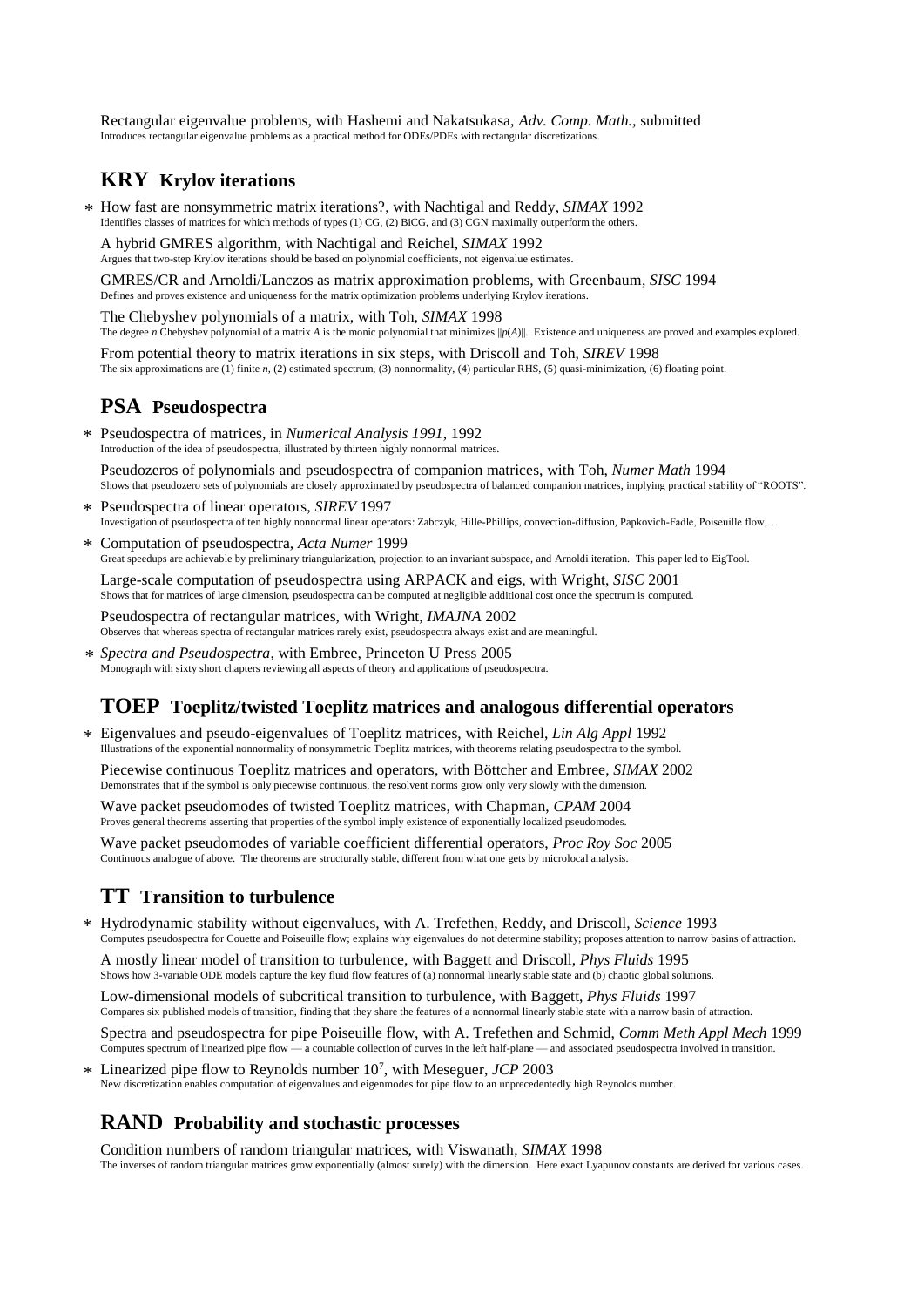Growth and decay of random Fibonacci sequences, with Embree, *Proc Roy Soc* 1999 Computes Lyapunov constants for randomized variants of the Fibonacci recurrence, implying almost sure growth or decay depending on a parameter.

Computing Lyapunov constants for random recurrences with smooth coefficients, with Wright, *JCAM* 2001 Analogous results for random recurrences with coefficients from smooth distributions.

Spectra, pseudospectra and localization for random bidiagonal matrices, with Contedini and Embree, *CPAM* 2001 Shows by analysis of an analogous bidiagonal problem that the essence of the Hatano-Nelson eigenvalue model is nonnormality.

Smooth random functions, random ODEs, and Gaussian processes, with Filip and Javeed, *SIREV* 2019 Shows how technicalities of stochastic analysis can be avoided by working with random Fourier series rather than Wiener processes: Chebfun randnfun.

### **SPEC Spectral methods for ODE and PDE**

- *Spectral Methods in MATLAB*, SIAM, 2000 \*
- Textbook of Chebyshev spectral collocation methods based on MATLAB programs p1,…,p40.

Fourth-order time-stepping for stiff PDEs, with Kassam, *SISC* 2003 Shows that the Cox-Matthews ETDRK4 formula gives robust 4<sup>th</sup>-order convergence for KdV, Kuramoto-Sivashinsky, Burgers and Allen-Cahn equations. \*

A rational spectral collocation method with adaptively transformed Chebyshev grid points, with Tee, *SISC* 2006 Combines Padé localization of singularities, conformal mapping, and rational barycentric interpolation to achieve spectral accuracy on highly distorted grids.

Block operators and spectral discretizations, with Aurentz, *SIREV* 2017 Presents a continuous analogue of block matrices as a methodology for linear and nonlinear spectral discretization, featuring rectangular differentiation matrices.

# **DRUMS Polygonal drums and other eigenvalue problems**

Eigenvalues and musical instruments, with Howle, *JCAM* 2001

Proposes that frequencies and decay rates of eigenmodes of musical instruments can be analysed in tandem by plotting complex eigenvalues in the complex plane.

Reviving the method of particular solutions, with Betcke, *SIREV* 2005

Explains why the Fox-Henrici-Moler "MATLAB logo" method often fails, and fixes the difficulty by sampling inside the polygon as well as on the boundary.

Computations of eigenvalue avoidance in planar domains, with Betcke, *Proc Appl Math Mech Mech* 2004 Rectangles have degenerate Laplace eigenmodes. Here it is shown how perturbing the shape makes them nondegenerate.

Computed eigenmodes of planar regions, with Betcke, *Contemp Math* 2006 Surveys a wide range of physical effects through examination of highly accurate solutions of eigenproblems in various geometries.

### **TDA Challenge problems and Ten Digit Algorithms**

A hundred-dollar, hundred-digit challenge, two articles in *SIAM News* 2002 A computational challenge springing from the "Problem Solving Squad" at Oxford. This led to English and German books published by Bornemann, et al.

Ten digit algorithms, Oxford technical report, 2004

Argues that most computational scientists should spend most of their time computing in the mode of "ten digits, five seconds, and just one page".

Ten digit problems, in *An Invitation to Mathematics*, Springer 2011 Discussion of the Oxford Problem Solving Squad with four example problems.

# **INTERP Interpolation and approximation in 1D and nD**

Barycentric Lagrange interpolation, with Berrut, *SIREV* 2004 \* Survey of the barycentric formula: in principle old, but known and used by few. This article led to widespread recognition of barycentric formulas. Six myths of polynomial interpolation and quadrature, *Maths Today* 2011

Discussion of common misconceptions, with themes that (a) polynomial interpolation is better and (b) Gauss quadrature is not as optimal as is widely believed.

*Approximation Theory and Approximation Practice*, SIAM 2013 and extended edition 2019 \* Chebfun-based textbook of "approximation theory for the 21st century" emphasizng Chebyshev polynomials and historical origins, with an annotated bibliography.

Impossibility of fast stable approximation from equispaced samples, with Kuijlaars and Platte, *SIREV* 2011 Proves that no stable approximation scheme based on equispaced data, linear or nonlinear, can be geometrically convergent.

Cubature, approximation, and isotropy in the hypercube, *SIREV* 2017

Reviews grid-alignment and related issues for low-rank approximation, sparse grids, quasi-Monte Carlo, and multivariate polynomial approximation.

Multivariate polynomial approximation in the hypercube, *Proc. AMS* 2017 Proves that "Euclidean degree", rather than total or maximal degree, determines accuracy of multivariate polynomial approximation in the hypercube.

# **CHEBFUN Chebfun and numerical computing with functions**

An extension of MATLAB to continuous functions and operators, with Battles, *SISC* 2004 \*Introduction of Chebfun and the associated idea of overloading discrete methods by their continuous analogues.

Computing numerically with functions instead of numbers, *Math Comput Sci* 2007 and *Comm ACM* 2015 Proposal of a "floating point arithmetic for functions", the basis of Chebfun-style computing.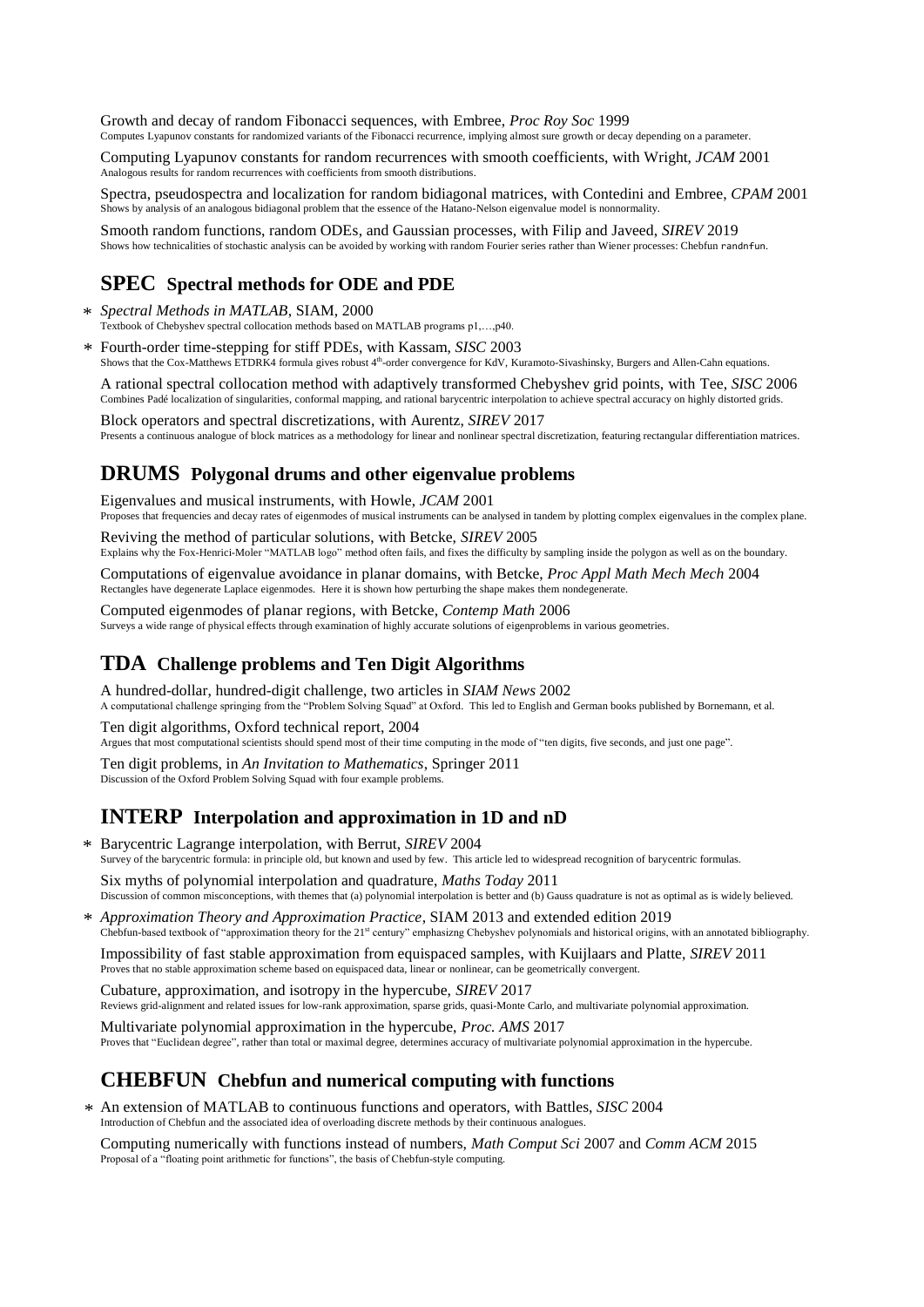Piecewise smooth chebfuns, with Pachón and Platte, *IMAJNA* 2010 Describes extension of Chebfun from global to piecewise polynomial representations: a chebfun is composed of one or more "funs".

The chebop system for automatic solution of differential equations, with Driscoll and Bornemann, *BIT* 2008 Extension of Chebfun to solve ODEs via automatic Chebyshev spectral methods.

A sinc function analogue of Chebfun, with Richardson, *SISC* 2011 Reimplementation of core Chebfun via transplanted sinc functions instead of Chebyshev polynomials. This resolves general endpoint singularities, but at great cost.

An extension of Chebfun to two dimensions, with Townsend, *SISC* 2014 Extension of Chebfun to computation with functions on a rectangle, based on low-rank approximations.

*Chebfun Guide,* edited with Driscoll and Hale, 2014 Online and privately published 20-chapter user's guide to Chebfun. \*

An extension of Chebfun to periodic functions, with Wright, Javed, and Montanelli, *SISC* 2015 Chebfun is extended from Chebyshev to Fourier representations, leading to observations about differences between the two settings.

Chopping a Chebyshev series, with Aurentz, *TOMS* 2017 Presents the new (as of 2015) Chebfun algorithm for the surprisingly challenging problem of robustly chopping series to prescribed precision.

Chebfun in three dimensions, with Hashemi, *SISC* 2017 Extension of Chebfun to computations with functions in a box, again based on low-rank approximations.

### **CONTOUR Numerical methods based on contour integrals**

- \* Parabolic and hyperbolic contours for computing the Bromwich integral, with Weideman, *Math Comp* 2007<br>Optimal parameters are derived for computing convergence in transmised discretizations of Hankel contours. Optimal parameters are derived for geometric convergence in trapezoidal discretizations of Hankel contours.
- Computing A<sup>a</sup>, log(A), and related matrix functions by contour integrals, with Hale and N. Higham, *SINUM* 2008 After a conformal map of a doubly slit plane to an annulus, the trapezoidal rule gives a very efficient algorithm for computing *f*(*A*). \*

Numerical algorithms based on analytic function values at roots of unity, with Austin and Kravanja, *SINUM* 2014 Investigates relationships between polynomial interpolation and discretized contour integrals, and shows that rational analogues may do even better.

Computing eigenvalues with rational filters, with Austin, *SISC* 2015 In "FEAST"-related algorithms of Polizzi and Sakurai, contour integrals can be replaced by more flexible rational interpolants and filters.

# **QUAD Quadrature**

Is Gauss quadrature better than Clenshaw-Curtis?, *SIREV* 2008 \* Shows that C-C quadrature converges at the same rate as Gauss for non-analytic functions, and even in a practical sense for many analytic ones.

New quadrature formulas from conformal maps, with Hale, *SINUM* 2008 Shows that Gauss quadrature is suboptimal by a factor of  $\pi/2$ , and develops near-optimal quadrature formulas via a conformal map of an ellipse to a strip.

A trapezoidal rule error bound unifying the Euler-Maclaurin formula…, with Javed, *Proc Roy Soc* 2013 Derives a bound that gives the Euler-Maclaurin formula in one limit and exponential convergence for periodic integrands in another.

The exponentially convergent trapezoidal rule, with Weideman, *SIREV* 2014 Comprehensive review of the exponentially convergent trapezoidal rule and its use in scientific computing. \*

Euler-Maclaurin and Gregory interpolants, with Javed, *Numer Math* 2015 Generalizes to E-M and Gregory quadrature the fact that the equispaced trapezoidal rule is equivalent to integration of a trigonometric interpolant.

Trigonometric interpolation and quadrature in perturbed points, with Austin, *SINUM* 2017 Shows stability and accuracy of interpolants and quadrature formulas in perturbed points, contradicting expectations based on Kadec's ¼ theorem.

Exactness of quadrature formulas, *SIREV* 2022 Four contributions, including a demonstration and explanation that Gauss-Hermite quadrature is far from optimal, wasting most of its nodes and weights.

# **ODE Ordinary differential equations**

*Exploring ODEs,* with Birkisson and Driscoll, SIAM 2018 Chebfun-based textbook on ordinary differential equations (*not* on numerical algorithms), freely available online.

Eight perspectives on an exponentially ill-conditioned equation, *SIREV* 2020 Uses the equation εy"-xy'+y=0 to link boundary layer theory, dynamical systems, adjoint analysis, Lewy nonexistence, and other topics.

### **RATPDE Rational function methods for solution of PDE and related problems**

Series solution of Laplace problems, *ANZIAM J* 2018

Demonstration of the surprising power of elementary series for solving PDEs in smooth 2D regions.

New Laplace and Helmholtz solvers, with Gopal, *PNAS* 2019

Demonstration that for regions with corners, root-exponential convergence can be achieved with rational functions with exponentially clustered fixed poles.

Solving Laplace problems with corner singularities via rational functions, with Gopal, *SINUM* 2019 Introduction of the "lightning Laplace solver" with theorems establishing its root-exponential convergence.